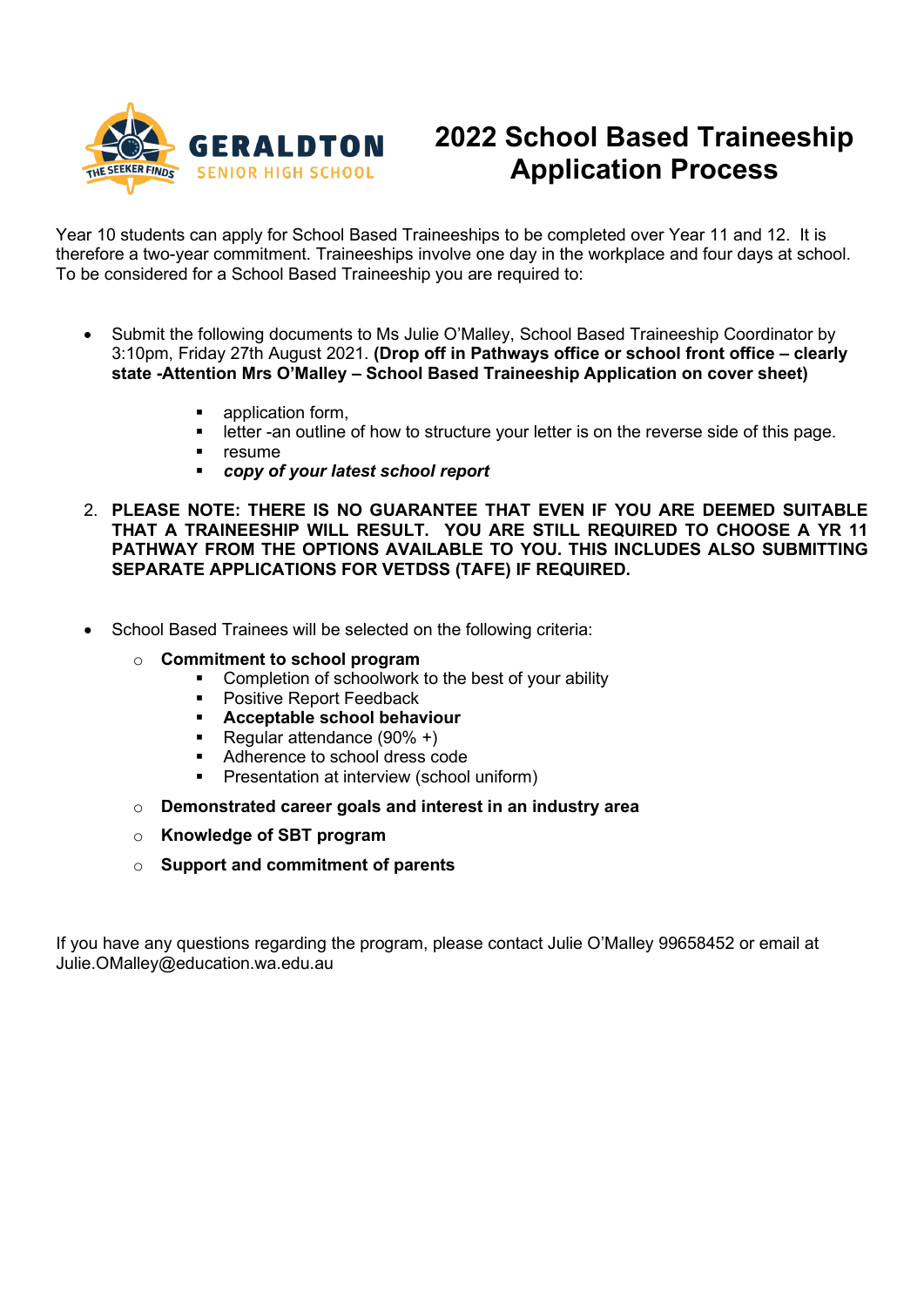Your Name Your Address

Mrs Julie O'Malley School Based Traineeship Coordinator Geraldton Senior High School PMB 10100 Geraldton WA 6530

Dear Mrs O'Malley

A paragraph on why you want to do a School Based Traineeship and your knowledge of what this would involve.

A paragraph on your career goals and knowledge of the Industry Area that you would like to train in.

A paragraph describing your skills and qualities and why you would be an asset to any potential employer. (Really sell yourself!)

Yours sincerely

Your Signature

Date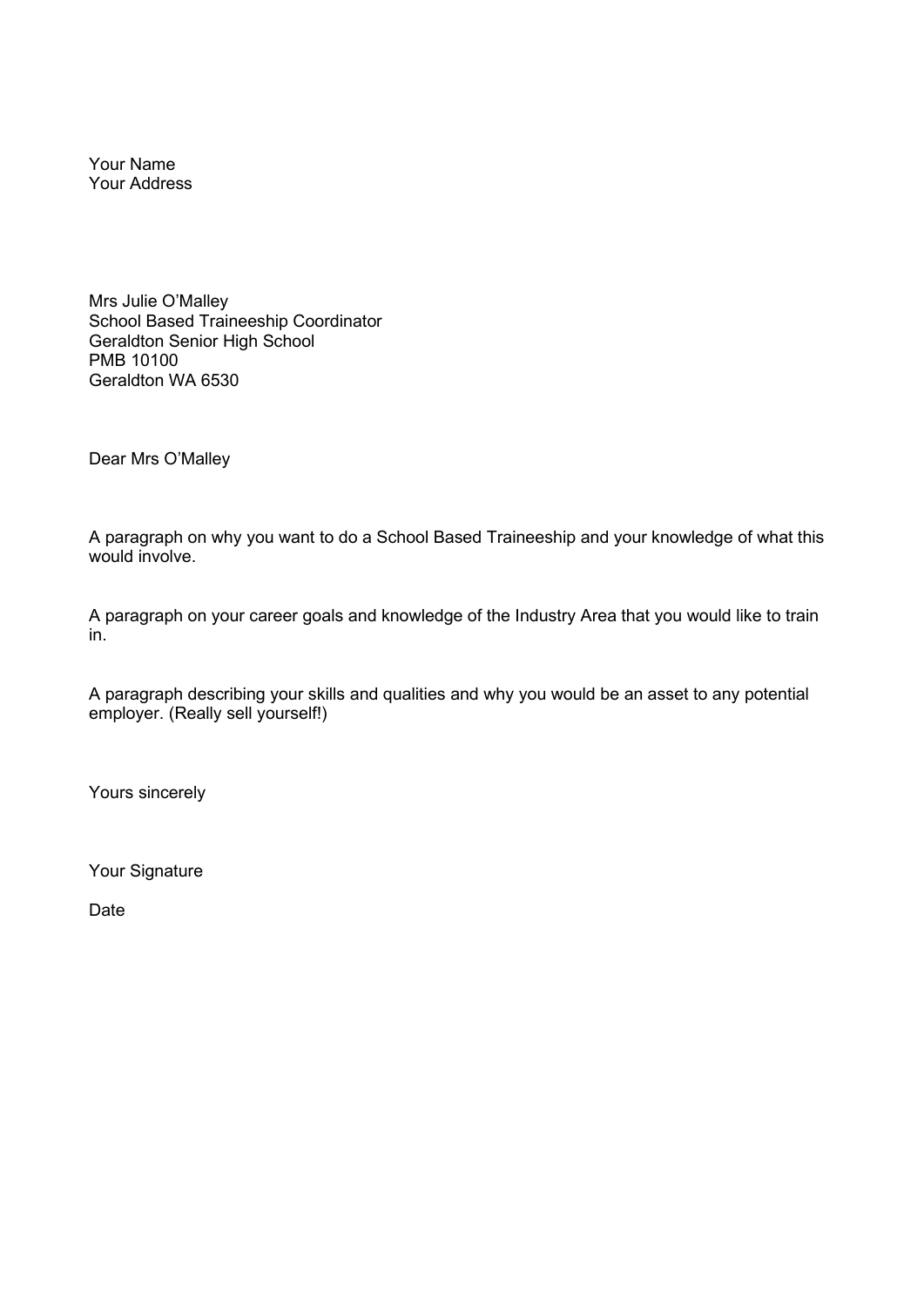

# **School Based Traineeship Student Application Form 2022**

# **Student Personal Particulars**

| Family Name:                  | First Name:                                   |  |  |
|-------------------------------|-----------------------------------------------|--|--|
| Date of Birth:                | Country of Birth:                             |  |  |
| Nationality:                  | Aboriginal/Torres Strait Islander<br>Yes / No |  |  |
| Address:                      |                                               |  |  |
| Email:                        |                                               |  |  |
| USI:                          | <b>Student Mobile:</b>                        |  |  |
| Medicare Number:              | <b>Hostel Student</b><br>Yes / No             |  |  |
| Main language spoken at home: |                                               |  |  |

#### **Parent/Guardian Particulars**

| Surname:      | <b>Given Names:</b> |  |
|---------------|---------------------|--|
| Relationship: |                     |  |
| Address:      |                     |  |
|               |                     |  |
| Email:        | Mobile              |  |

## **Number your 3 areas of interest 1 to 3, number 1 being your area of most interest.**

- Arts, Sports and Recreation (Limited Opportunities) Aquatics, Recreation, Fitness Instruction
- \_\_\_Automotive Mechanic Tyre Fitting and Repair, Paint and Panel
- \_\_\_Building and Construction, General Construction, Civil Construction
- \_\_\_Community Services, Health and Education Dental Assistants, Support Work, Community Services, Childcare
- \_\_\_Finance, Property and Business Services Business (Office Administration, Office Clerical, Secretary)
- \_\_\_Food Butcher, Baker, Pastry Cook
- Hospitality and Tourism Waiter, Waitress, Commercial Cook, Tour Guide, Travel Consultant
- Information & Communication Technologies Computing, Telecommunications
- Light Manufacturing Fabric Makers, Upholsterers
- \_\_\_Metals, Manufacturing Services -Metal Fabricators, Welders, Boilermakers
- Primary Industry Farm Hand, Gardener, Horticulturalist, Landscape Gardener
- \_\_\_Printing & Graphic Arts Printing, Screen Printing
- \_\_\_Process Manufacturing Plastics, Plant Operators
- \_\_\_Public Administration Local Government Officer
- \_\_\_Utilities- Water Operations
- \_\_\_Transport and logistics Furniture Removalist, Warehousing,
- \_\_\_Wholesale, Retail and Personal Services Shop Assistant, Beautician (nails, make up), Florist

**\_\_\_\_\_\_\_\_\_\_\_\_\_\_\_\_\_\_\_\_\_\_\_\_\_\_\_\_\_\_\_\_\_\_\_\_\_\_\_\_\_\_\_\_\_\_\_\_\_\_\_\_\_\_\_\_\_\_\_\_\_\_\_\_\_\_\_\_\_\_\_\_\_\_\_\_\_\_\_\_\_\_\_\_\_**

## **The job that I would like to be placed in for a School Based traineeship is**